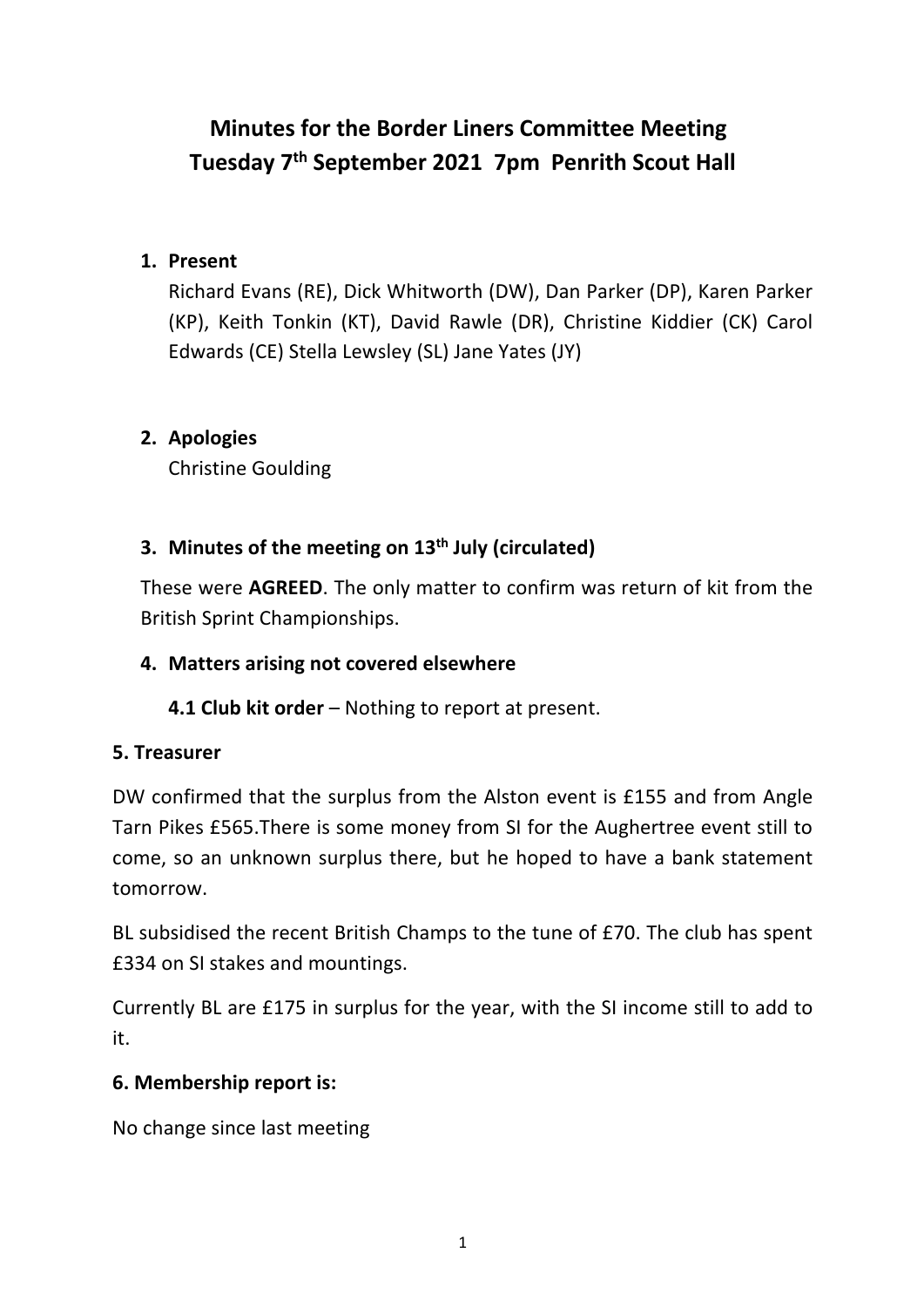#### **7. Event Feedback**

**7.1 Faulds Brow Club Night 19th July** – This was a good evening event.

**7.2 Aughertree 14th August** – The event went well and it was nice to be able to use a field to provide off-highway parking.

**7.3 Swindale North 4th September** – A great turnout of competitors and good event. The issue with two competitors who failed to download was noted and it was felt this was a one-off matter with the competitors being very apologetic.

# **8. Coaching, and Junior news, including proposal that we purchase maze equipment**

CK and JY reported that Ruben had qualified for the Junior Inter Regional Championships. CK plans to re-start some junior coaching and has some introductory sessions planned with the Scouts in Penrith. JY has attained her Level 2 Coaching qualification – well done. The Committee **AGREED** to look at acquiring the 'maze orienteering' equipment as required. JY to report further.

#### **9. Mapping**

DP confirmed he was finishing the Long O map of Bampton and also completing some minor updates of the Carlisle Urban map. With new LIDAR data, DP &KP are gradually re-mapping the Binsey area.

#### **10. Permanent Orienteering Courses**

KT plans to re-start the POC work after a busy summer, starting with Talkin Tarn.

#### **11. Team Captain**

KT confirmed the success in the recent British Sprint Relays - a bronze medal in the Ultra Vet category. Well done. Otherwise little to report. No team for the Compass Sport trophy this year.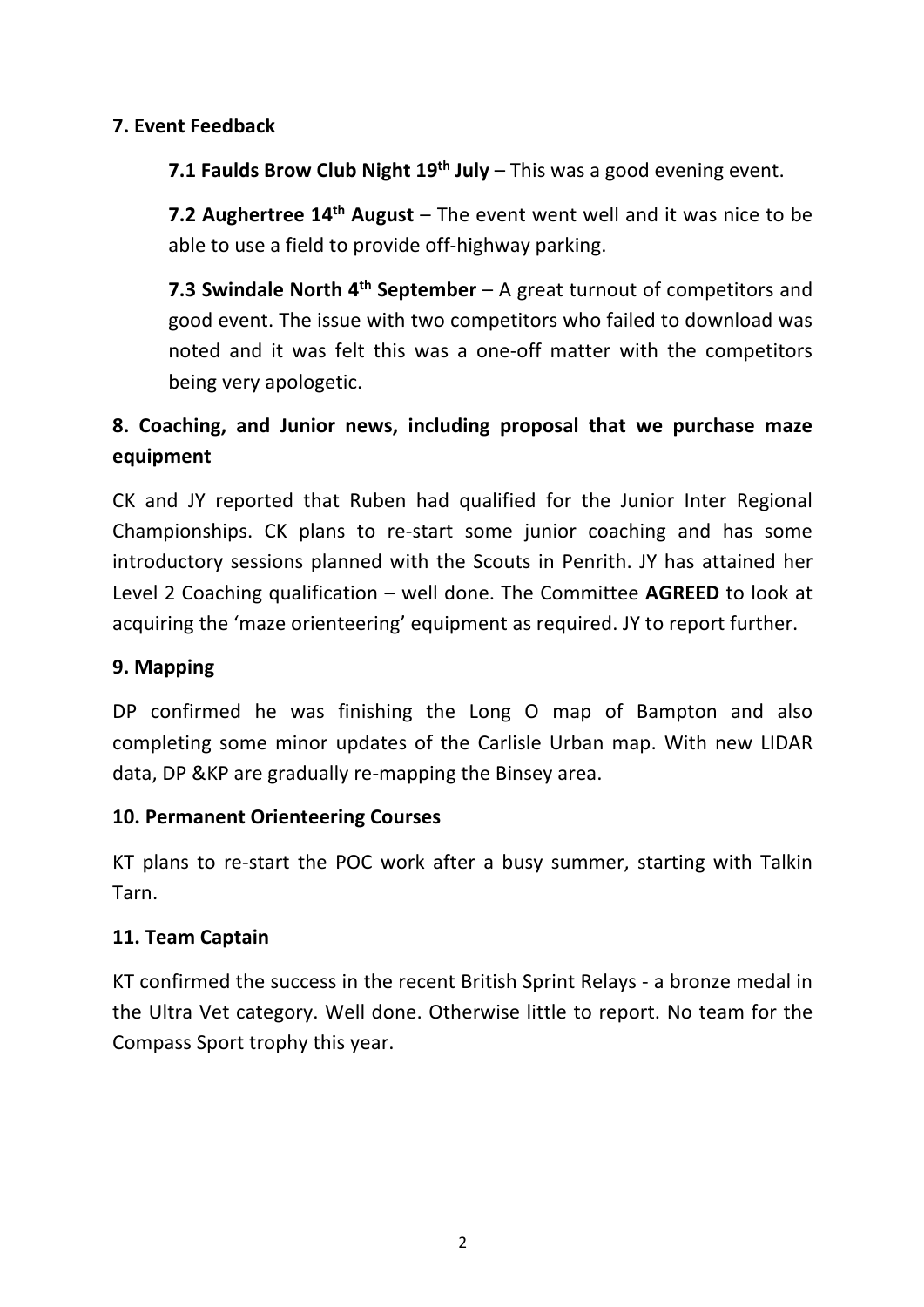## **12. Club Welfare Officer / Safeguarding Policy**

Committee members discussed the requirement for this role and agreed to adopt the BOF Safeguarding policy. JY made an offer to take the Welfare Officer role, which the committee were pleased to accept.

#### **13. Fixtures**

#### **13.1 Events**

#### **13.1.1 Bampton and Askham 26th September**

**13.1.2 Carlisle 16th October** – Discussed price. Agreed £8 adults & £2 juniors.

**13.1.3 Eycott Hill 6th November**

**13.1.4 Binsey 27th November** – New parking area.

**13.1.5 High Stand 11th December** – There was some discussion as to whether to proceed with this event. Parking at Englethwaite caravan park was found not to be possible. Agreed to go ahead with it and make it favourable for beginners and those who prefer an easier jog round woodland trails (red type course).

**13.1.6 Whittas Park, Christmas/New Year** – Committee hoped that Raymond Wren would organise this event again and Raymond has subsequently confirmed he will be pleased to.

**13.2 Club nights** – SL has asked Gerry Garvey if he can organise something for the October club night.

#### **14. Lakes 5 Days 2022 – High Pike – parking and permissions.**

It was noted that to date there hasn't been a great deal of success communicating with the Lake District National Park Authority or the Caldbeck Commoners. John Ferris Worth has a contact with the commoners association that we can try.